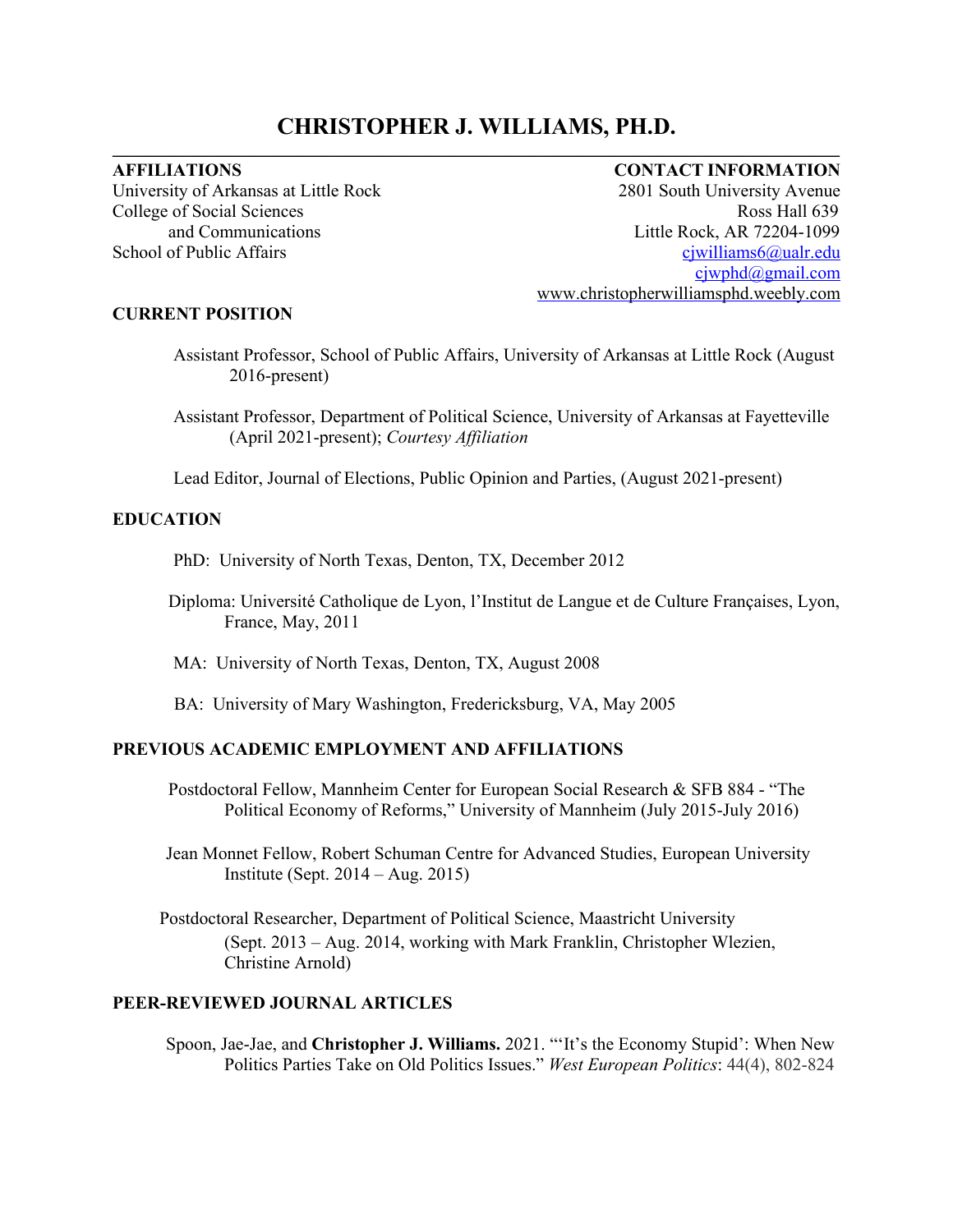- **Williams, Christopher J.,** and Gregory Shufeldt. 2020. "How Identity Influences Public Attitudes Towards the US Federal Government: Lessons from the European Union." *Acta Politica.* doi: 10.1057/s41269-020-00169-1
- Meijers, Maurits J., and **Christopher J. Williams**. 2020. "When Shifting Backfires: The Electoral Consequences of Responding to Niche Party Positions." *Journal of European Public Policy.* 27(10): 1506-1525
- **Williams, Christopher J.,** and Shaun Bevan. 2019. "Policy Responsiveness or Venue-Shopping: The Effect of Public Attitudes Towards the EU on European Commission Policy Activity." *European Union Politics* 20(4): 608-628.
- Benefiel, Charlana, and **Christopher J. Williams**. 2019. "Taking Official Positions: How Public Policy Preferences Influence the Platforms of Parties in the United States." *Electoral Studies* 57:71-78.
- **Williams, Christopher J.,** and Martijn Schoonvelde. 2018. "It Takes Three: How Mass Media Coverage Conditions Public Responsiveness to Policy Outputs in the United States" *Social Science Quarterly* 99(5): 1627-1636
- **Williams, Christopher J.,** and John Ishiyama, 2018. "Responding to the Extremes: Far-Left Parties and Mainstream Party Euroskepticism." *Journal of Elections, Public Opinion and Parties* 28(4): 443-466
- Greene, Zachary D., Jae-Jae Spoon, and **Christopher J. Williams**. 2018. "Reading Between the Lines: Party Cues and SNP Support for Scottish Independence and Brexit." *Journal of Elections, Public Opinion and Parties* 28(3): 307-329.
- **Williams, Christopher J.** 2018. "Responding through Transposition: The Effect of Aggregate Public Attitudes Concerning Europe on Member State Policy Implementation." *European Political Science Review* 10(1): 51-79.
- Spoon, Jae-Jae, and **Christopher J. Williams**. 2017. "It Takes Two: How Euroskeptic Public Opinion and Party Divisions Influence Party Positions." *West European Politics* 40(4): 741-762.
- **Williams, Christopher J.** 2016. "Issuing Reasoned Opinions: The Effect of Public Attitudes Towards the EU on the Usage of the 'Early Warning System.'" *European Union Politics* 17(3): 504-521.
- **Williams, Christopher J.,** and Jae-Jae Spoon. 2015*.* "Differentiated Party Response: The Effect of Euroskeptic Public Opinion on Party Positions." *European Union Politics* 16(2): 176-193.
- Salzman, Ryan, **Christopher J. Williams,** and Bryan Calvin. 2011. **"**The Determinants of the Number of Amicus Briefs Filed Before the U.S. Supreme Court, 1953-2001." *Justice System Journal* 32(3): 293-313*.*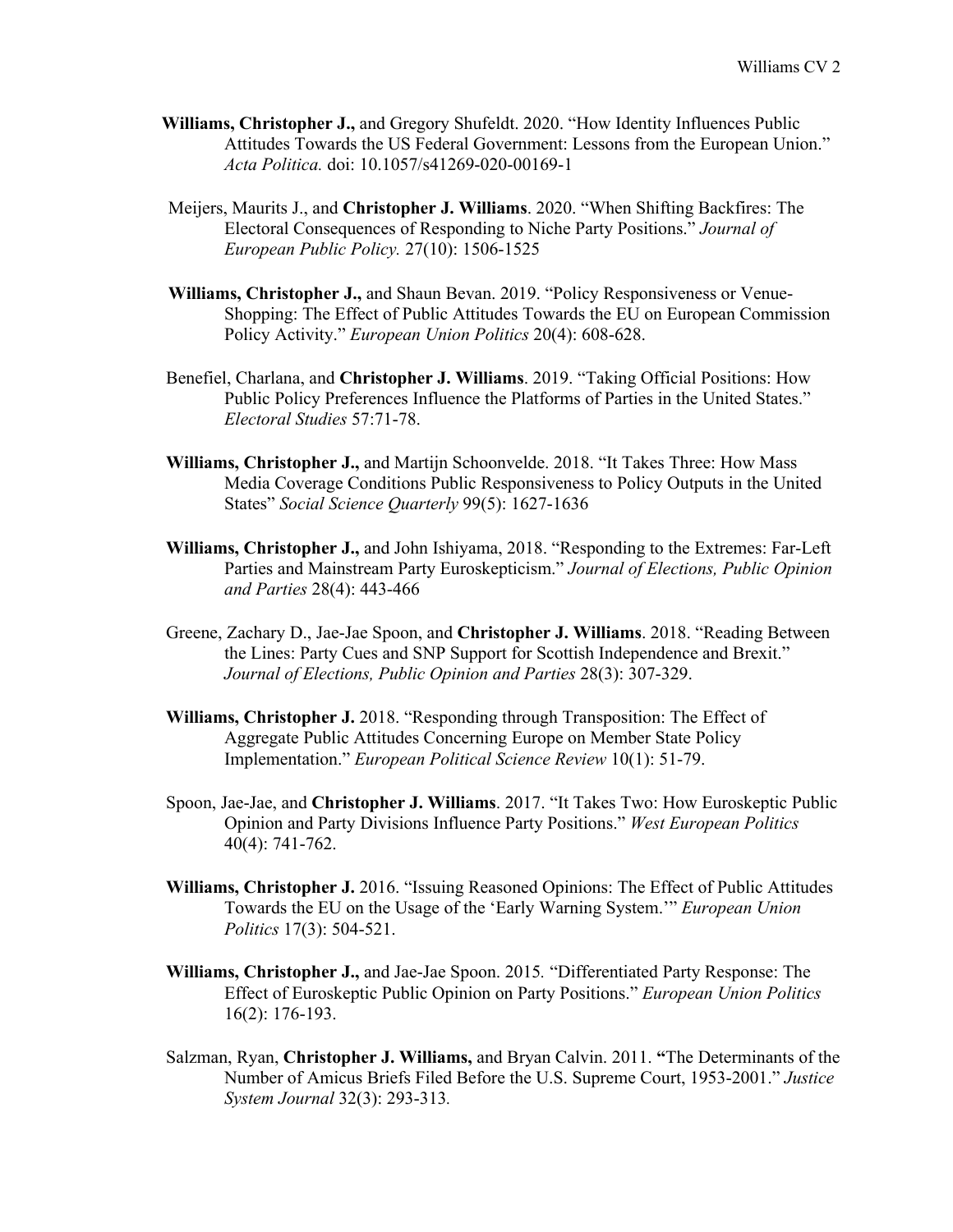#### **WORKS UNDER PEER-REVIEW**

- **Williams, Christopher J.** and John T. Ishiyama, "How Voter Distributions, Issue Ownership, and Position Influence Party Emphasis." **(Under review at** *Social Science Quarterly***)**
- **Williams, Christopher J.** and Sophia Hunger, "How Challenger Party Success Runs Through Mainstream Party Contagion." **(Under review at** *Electoral Studies***)**
- **Williams, Christopher J.** and Jae-Jae Spoon, "Environmental Chauvinism? Explaining Issue Expansion among Non-Mainstream Parties." **(Under review at** *Party Politics***)**
- **Williams, Christopher J.** and Maurits Meijers, "An Inadvertent Advantage? The Effects of Social Democratic Parties' Engagement with the Immigration Issue in Western Europe." **(Under review at** *Political Science Research and Methods***)**

#### **BOOK CHAPTERS AND WORKING PAPERS**

- **Williams, Christopher J**., 2015, "Responding to Eurocepticism: The Effect of Negative Attitudes on Directive Transposition." in *EUI Working Papers: Parliaments, Public Opinion and Parliamentary Elections in Europe*, eds. Christina Fasone, Diane Fromage, and Zoe Lefkofridi. pp. 75-92.
- Breuning, Marijke and **Christopher J. Williams,** 2013, "Belgium: Citizenship and Identity in a Multi-Ethnic Society," in *European Welfare States − Citizenship, Nationalism and Conflict*, eds. Ireneusz Paweł Karolewski and Andrzej Marcin Suszycki. Osnabrück, Germany: Fibre Verlag. pp. 107-130.
- **Williams, Christopher J.,** 2011, "Voting Behavior," in *The 21st Century Political Science: A Reference Handbook*, eds. John Ishiyama and Marijke Breuning, Thousand Oaks, CA: SAGE Publications Inc. pp. 813-822.
- **Williams, Christopher J.** 1993, *My Inspiration is a Leaf,* Valley Stream, NY: Chris Williams Publishing. (I wrote this in  $3<sup>rd</sup>$  grade and I still believe strongly in the thesis statement).

#### **BOOK REVIEWS**

*Differentiated Integration: Explaining Variation in the European Union,* by Leuffen, Dirk, Rittberger, Berthold, and Schimmelfennig, Frank, Hampshire and New York: Palgrave-MacMillan, 2013. Appeared in *EUSA Review* Spring 2014.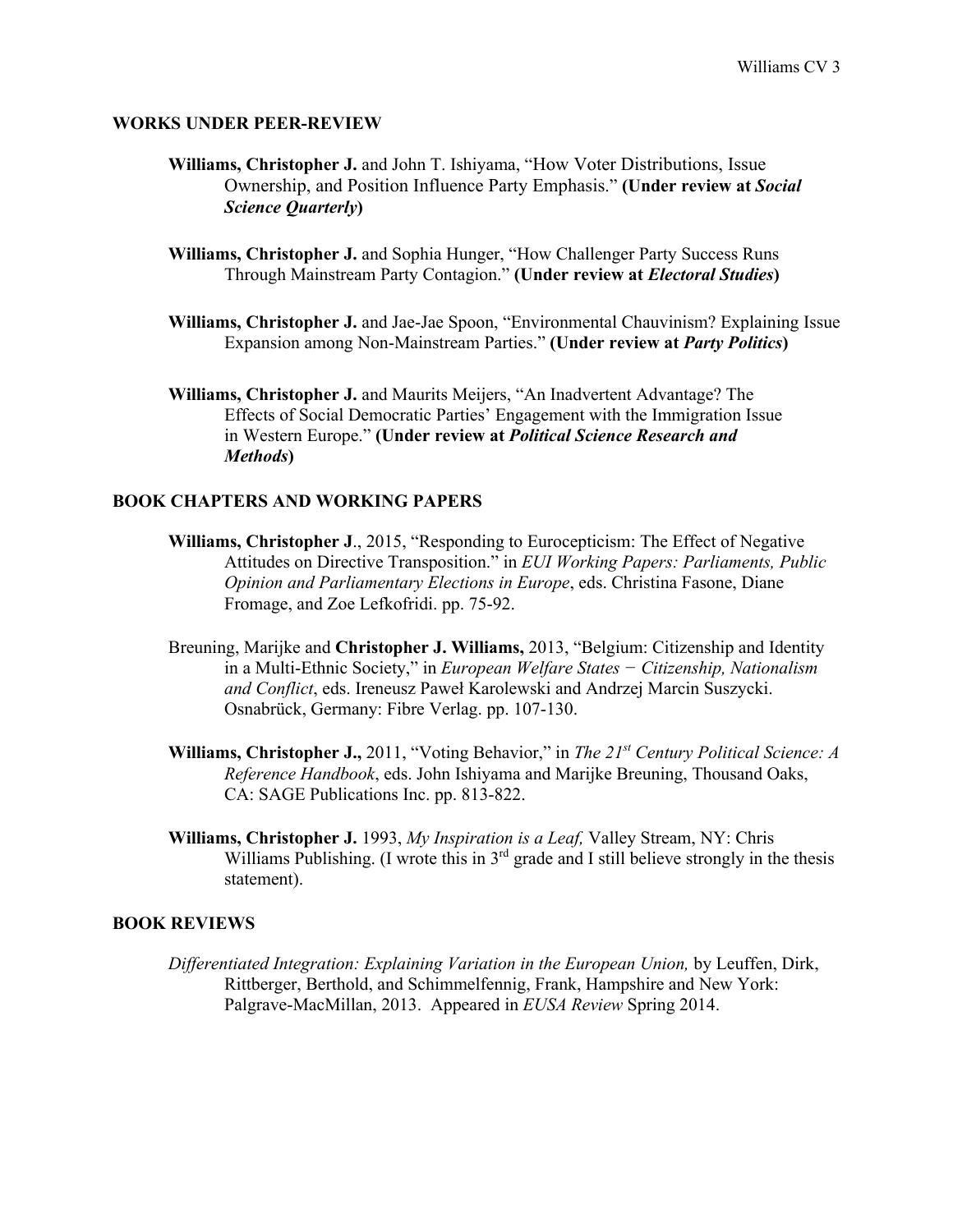#### **WORKS IN PROGRESS**

- Jensen, Christian B., **Christopher J. Williams**, and Zachary D. Greene, "Policy is for Losers (and Winners): How Electoral Fortunes Conditions Incumbent Party Strategies." **(presented at 2021 MPSA; being prepared for submission to the** *Journal of Politics***)**
- **Williams, Christopher J.** and Maurits Meijers, "When Copycats Go Astray: An Individual-Level Study of the Electoral Effects of Mainstream Parties Responding to Niche Parties." **(being prepared for submission to** *Political Science Research and Methods***; presented at the 2019 SPSA)**
- Glazier, Rebecca A**., Christopher J. Williams**, and Leon Kockaya, "Banning the Veil: The Effect of Religious Clothing Restrictions on Attitudes towards Muslims and Immigrants in Europe." **(being prepared for submission to** *Politics and Religion***; presented at the 2020 SPSA)**

## **OTHER PUBLICATIONS**

- "How Le Pen May Beat Macron." *EU Observer* newspaper, (can be accessed at https://euobserver.com/opinion/151265)
- "The Effect of Public Attitudes Toward the EU on the European Commission's Policy Activity." *LSE European Politics and Policy* blog, (can be accessed at https://blogs.lse.ac.uk/europpblog/2019/08/23/the-effect-ofpublic-attitudes-toward-the-eu-on-the-european-commissions-policyactivity/?fbclid=IwAR0ntwifu3uLshletxzwLyrc0o0qPuQZtI3M4YZVtdn9zl8dklxs7q Beki0)
- "Here's What a Small Welsh Election Teaches Us about the British Party System." *Mischiefs of Faction* blog, (can be accessed at https://www.mischiefsoffaction.com/post/here-s-what-a-smallwelsh-election-teaches-us-about-the-british-party-system)
- "Responding to the left: the effect of far-left parties on mainstream party Euroskepticism." *Political Studies Association Elections, Public Opinion and Parties* blog, (can be accessed at https://www.psa.ac.uk/psa-communities/specialistgroups/elections-public-opinion-and-parties-epop/blog/responding-left)
- "Tactical Voting in Referendums: Did SNP's Mixed Signals Encourage those for Independence to Vote for Brexit?" *London School of Economics' British Politics and Policy* blog*,* (can be accessed at http://blogs.lse.ac.uk/politicsandpolicy/tactical-voting-scottishindependence-brexit/)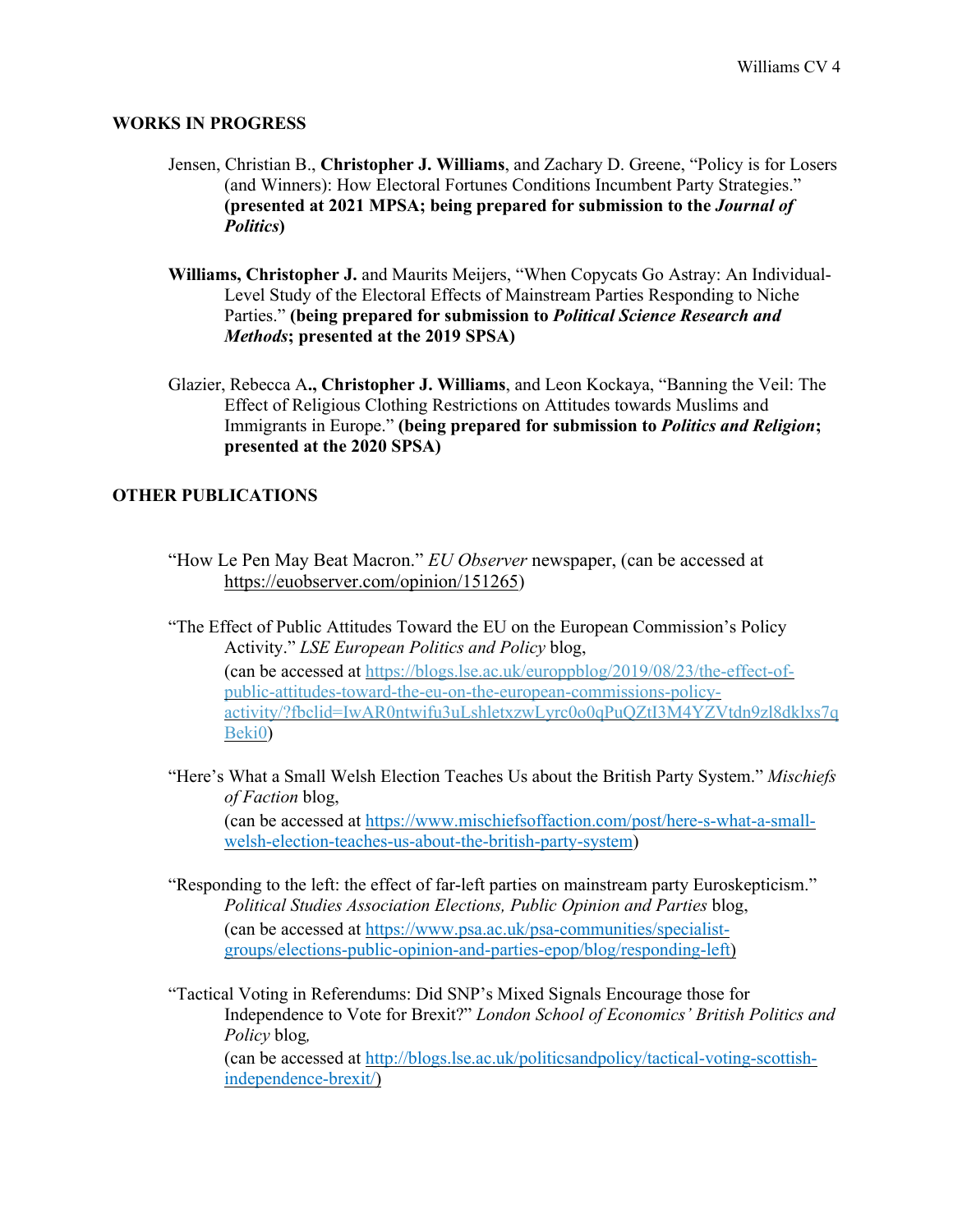"Why Some Parties Respond to Eurosceptic Public Opinion and Others Don't," post with *London School of Economics' EUROPP European Politics and Policy* blog, (can be accessed at http://blogs.lse.ac.uk/europpblog/2015/05/26/why-some-parties-respondto-eurosceptic-public-opinion-while-others-dont/)

## **GRANTS, FELLOWSHIPS, AWARDS, AND HONORS**

CSSC Summer Fellowship; US\$3,900 (2020)

Middle Eastern Studies Activity Grant; US\$4,735 (2019)

CSSC Research and Creative Activities Grant; US\$1,948.00 (2017)

EU Horizon 2020 – Research and Innovation Framework Programme (2016); €4,997,750 *(not funded, scored 8.5/10)*

European University Institute, Jean Monnet Fellowship;  $\epsilon$ 27,600 (2014-2015)

- Graduate Student Support Grant, College of Arts and Sciences, University of North Texas; US\$350 (2012)
- Prestage-Cook Award for the Southern Political Science Association's Annual Meeting; US\$250 (2012)
- University of North Texas, Center for Learning Enhancement, Assessment, and Redesign, Thank-a-Teacher Program Recognition (2012)

University of North Texas Thesis and Dissertation Fellowship; US\$17,646 (2011-2012)

PSA Graduate Access Fund Award; £180 (2011)

UNT Grant, US\$1,100 (2006-2007); US\$1,500 (2008-2009)

University of North Texas, Department of Political Science Travel Grant; US\$350 (2011): US\$300 (2008)

## **INVITED TALKS**

- "When Shifting Backfires: The Electoral Consequences of Responding to Niche Party Positions," at the University of Warsaw, May 6, 2020.
- "When Shifting Backfires: The Electoral Consequences of Responding to Niche Party Positions," at the University of Florida, October 2, 2019.
- "When Shifting Backfires: The Electoral Consequences of Responding to Niche Party Positions," at Newcastle University, Newcastle, United Kingdom, December 5, 2018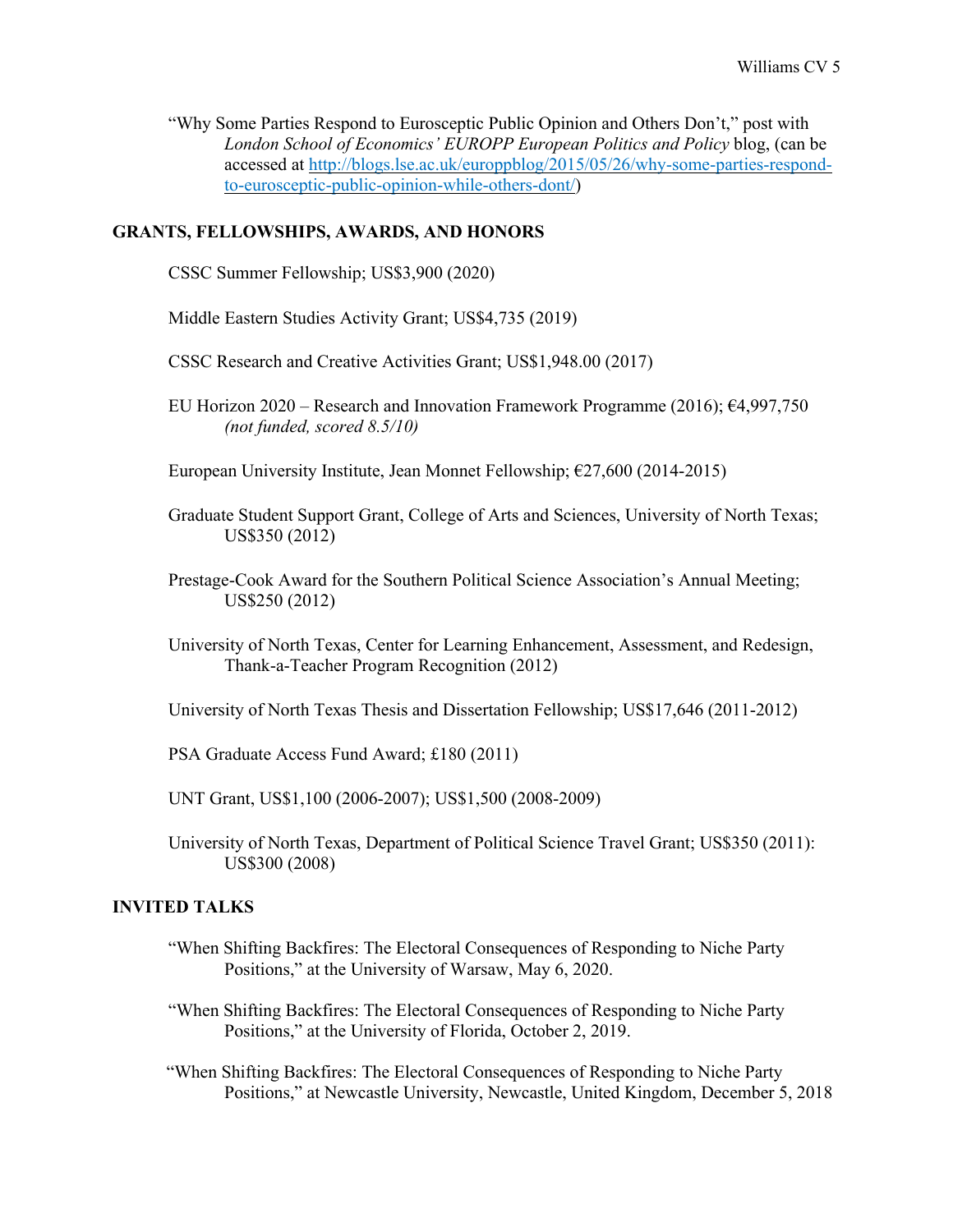- "Policy Responsiveness or Venue-Shopping: The Effect of Public Attitudes Towards the EU on European Commission Policy Activity," at the Free University of Amsterdam, February 2, 2018.
- "Policy Responsiveness or Venue-Shopping: The Effect of Public Attitudes Towards the EU on European Commission Policy Activity," at Understanding Responsiveness in European Union Politics Workshop, Lorentz Centre, Leiden University, January 30, 2018.
- "Policy Responsiveness or Venue-Shopping: The Effect of Public Attitudes Towards the EU on European Commission Policy Activity," at the University of Stirling, August 9, 2017.
- "Responding through the Early Warning System: The Effect of Public Attitudes toward the EU on the Issuance of Reasoned Opinions," at the University of Arkansas at Little Rock, December 3, 2015.
- "Towards a Cross-National Longitudinal Panel of Attitudes in Europe," at GESIS Leibniz Institute for the Social Science, Mannheim, Germany, September 28, 2015.
- "Responding through the Early Warning System: The Effect of Public Attitudes toward the EU on the Issuance of Reasoned Opinions," at University of Texas at Austin, Austin, TX, USA, September 9, 2015.
- "The Role of Public Opinion in European Integration," at Washington State University, Pullman, WA, USA, August 26, 2015.
- "Responding to Euroskepticism: The Effect of Negative Public Attitudes on Directive Transposition," at Durham University, Durham, UK, June 23, 2015.
- "Responding to Euroskepticism: The Effect of Negative Public Attitudes on Directive Transposition," at the Asian University for Women, Chittagong, Bangladesh, April 1, 2015.
- "Implementation Variation: Directives, the Process of Transposition, and Euroskepticism," at Leiden University, The Hague, The Netherlands, March 26, 2015.
- "Responding to Euroskepticism: The Effect of Negative Public Attitudes on Directive Transposition," at the European University Institute, Florence, Italy, March 24, 2015.
- "Mapping Democracy: A Comparative Study of Political Representation in the European Union," at the European University Institute, Florence, Italy November 12, 2014.
- "Does Brussels Listen? A Test of the Thermostatic Theory of Representation in the European Commission," at the University of North Texas, Denton, TX, USA, April 1, 2014.
- "Does Euroscepticism Matter? The Effect of Public Opinion on Integration," at University College Cork, Cork, Ireland, September 12, 2012.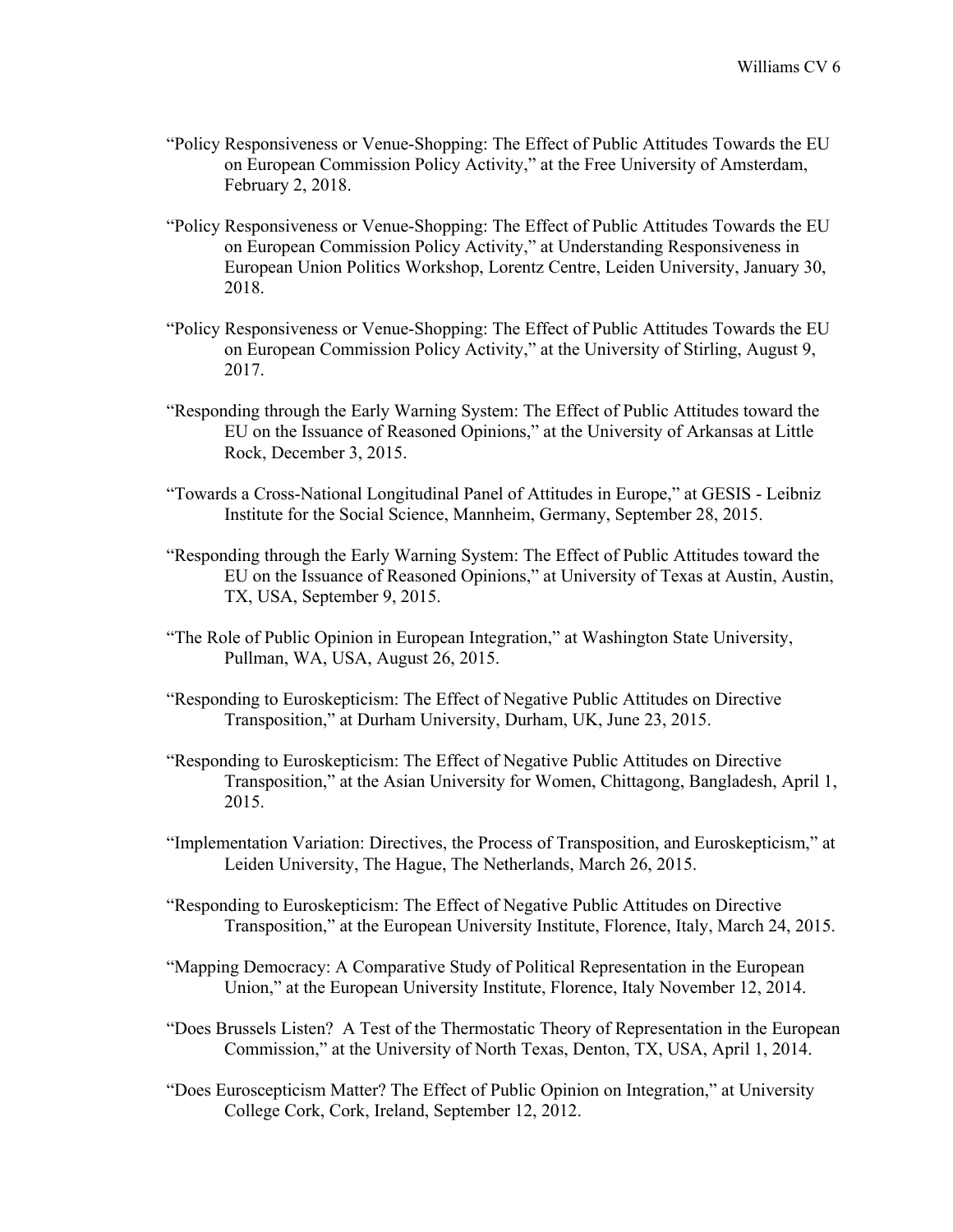#### **CONFERENCE PRESENTATIONS**

- "Policy is for Losers (and Winners): How Electoral Fortunes Conditions Incumbent Party Strategies." Presented at the Annual Conference of the Midwest Political Science Association, April 2021 (virtual).
- "Environmental Chauvinism? Explaining Issue Expansion among Non-Mainstream Parties." Presented at the Annual Conference of the Southern Political Science Association, January 2021 (virtual).
- "An Inadvertent Advantage? The Effects of Social Democratic Parties' Engagement with the Immigration Issue in Western Europe." Presented at the Annual Conference of the Southern Political Science Association, January 2021 (virtual).
- "Banning the Veil: The Effect of Religious Clothing Restrictions on Attitudes towards Muslims and Immigrants in Europe." Presented at the Annual Conference of the Southern Political Science Association, January 2020 in San Juan, Puerto Rico.
- "How Challenger Party Success Runs Through Mainstream Party Contagion." Presented at the Annual Conference of the European Political Science Association, June 2019 in Belfast, UK.
- "Banning the Veil: The Effect of Religious Clothing Restrictions on Attitudes towards Muslims and Immigrants in Europe." Presented at the Annual Conference of the European Political Science Association, June 2019 in Belfast, UK.
- "How Challenger Party Success Runs Through Mainstream Party Contagion." Presented at the Annual Conference of the Midwest Political Science Association, April 2019 in Chicago, IL, USA.
- "When Copycats Go Astray: An Individual-Level Study of the Electoral Effects of Mainstream Parties Responding to Niche Parties." Presented at the Annual Conference of the Southern Political Science Association, January 2019, Austin, TX, USA.
- "When Shifting Backfires: The Electoral Consequences of Responding to Niche Party Positions." Presented at the Annual Conference of the European Political Science Association, June 2018 in Vienna, Austria.
- "When Shifting Backfires: The Electoral Consequences of Responding to Niche Party Positions." Presented at the Annual Conference of the Midwest Political Science Association, April 2018 in Chicago, IL, USA.
- "Taking Official Positions: How Public Policy Preferences Influence the Platforms of Parties in the United States." Presented at the Annual Conference of the Midwest Political Science Association, April 2018 in Chicago, IL, USA.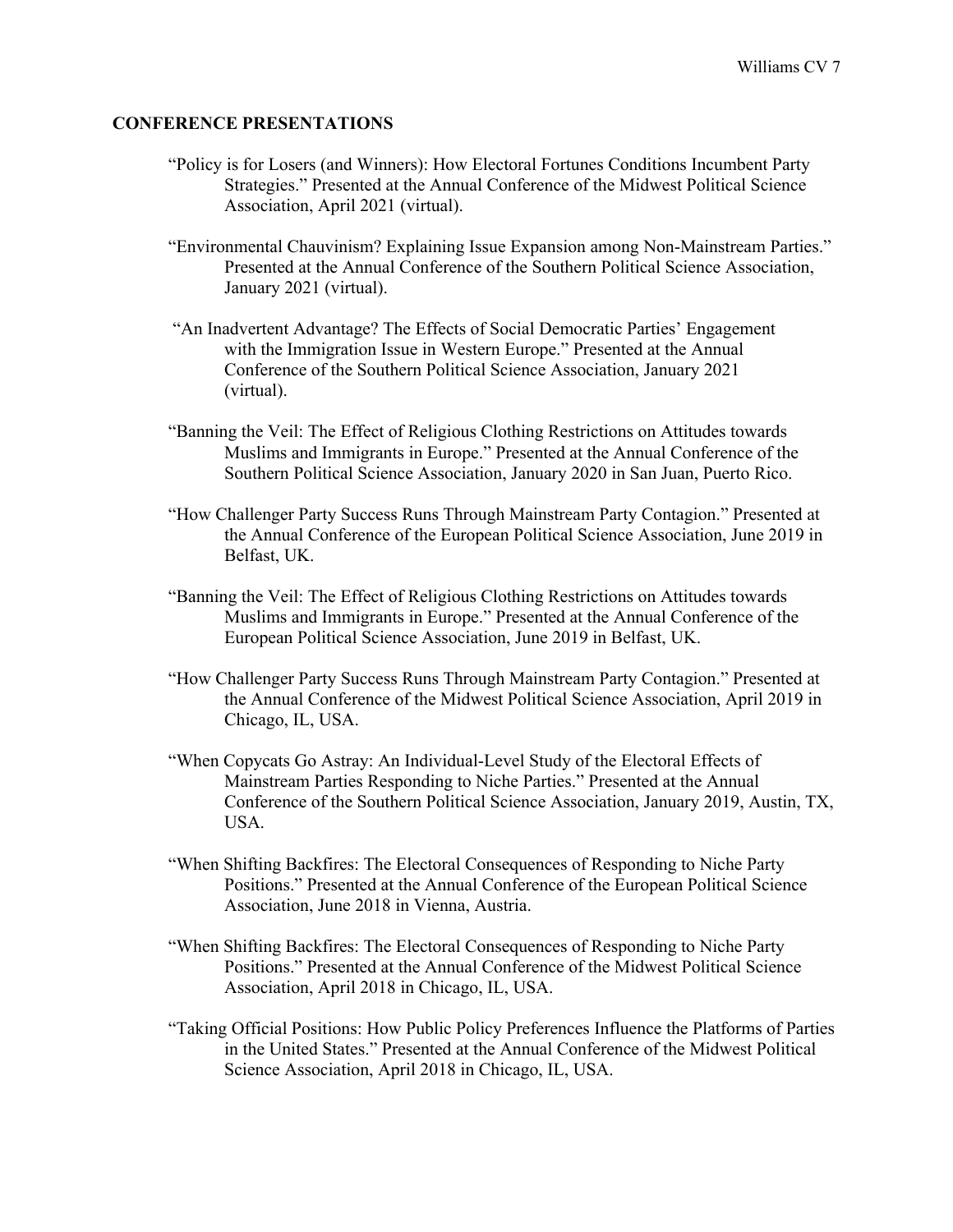- "The Death of the Catch-All Party? Rethinking Party Strategy in the  $21<sup>st</sup>$  Century." Presented at the Annual Conference of the Southern Political Science Association, January 2018 in New Orleans, LA, USA.
- "Multilevel Institutional Structure and Public Responsiveness to Policy Activity: The Effect of the 'Early Warning System' on Public Attitudes towards the European Union." Presented at the Annual Conference of the Southern Political Science Association, January 2018 in New Orleans, LA, USA.
- "The Center Does Not Hold: The Death of the Catchall Party?" Presented at the Annual Meeting of the American Political Science Association, August/September 2017 in San Francisco, CA, USA.
- "Dealignment and Party Position-Taking: How Greater Partisan Support Conditions Party Responsiveness to Public Policy Preferences in Multiple Issue Dimensions." Presented at the Annual Conference of the European Political Science Association, June 2017 in Milan, Italy.
- "Dealignment, Vote-Maximization Strategies, and Party Responsiveness: How Greater Partisan Support Influences "Catch-All" Party Position Taking Across Policy Areas." Presented at the Annual Conference of the Midwest Political Science Association, April 2017 in Chicago, Illinois.
- "Ameriskepticism? How Utilitarian Concerns and Identity Drive Attitudes Towards the Federal Government." Presented at the Annual Conference of the Midwest Political Science Association, April 2017 in Chicago, Illinois.
- "Dealignment, Vote-Maximization Strategies, and Party Responsiveness: How Greater Partisan Support Influences "Catch-All" Party Position Taking Across Policy Areas." Presented at the 44<sup>th</sup> Annual Meeting of the Arkansas Political Science Association, March 2017 in Russellville, Arkansas.
- "Banking on Identifiers: How Does Strength of Party Identification Influence Responsiveness to Euroskepticism." Presented at the Voters adrift. Consequences of Electoral Dealignment in Representative Democracies workshop December 2016 in Montreal, Quebec.
- "Turning the Thermostat: Does the Media Drive the Effect of Policy Spending on Public Preferences?" Presented at the Annual Conference of the Midwest Political Science Association, April 2016 in Chicago, Illinois.
- "Does Brussels Listen: The Effect of Public Attitudes Towards the EU on European Commission Legislative Activity." Presented at the Annual Conference of the Midwest Political Science Association, April 2016 in Chicago, Illinois.
- "Responding to the Extremes: Far Left Parties and Mainstream Party Euroskepticism." Presented at the Annual Conference of the Midwest Political Science Association, April 2016 in Chicago, Illinois.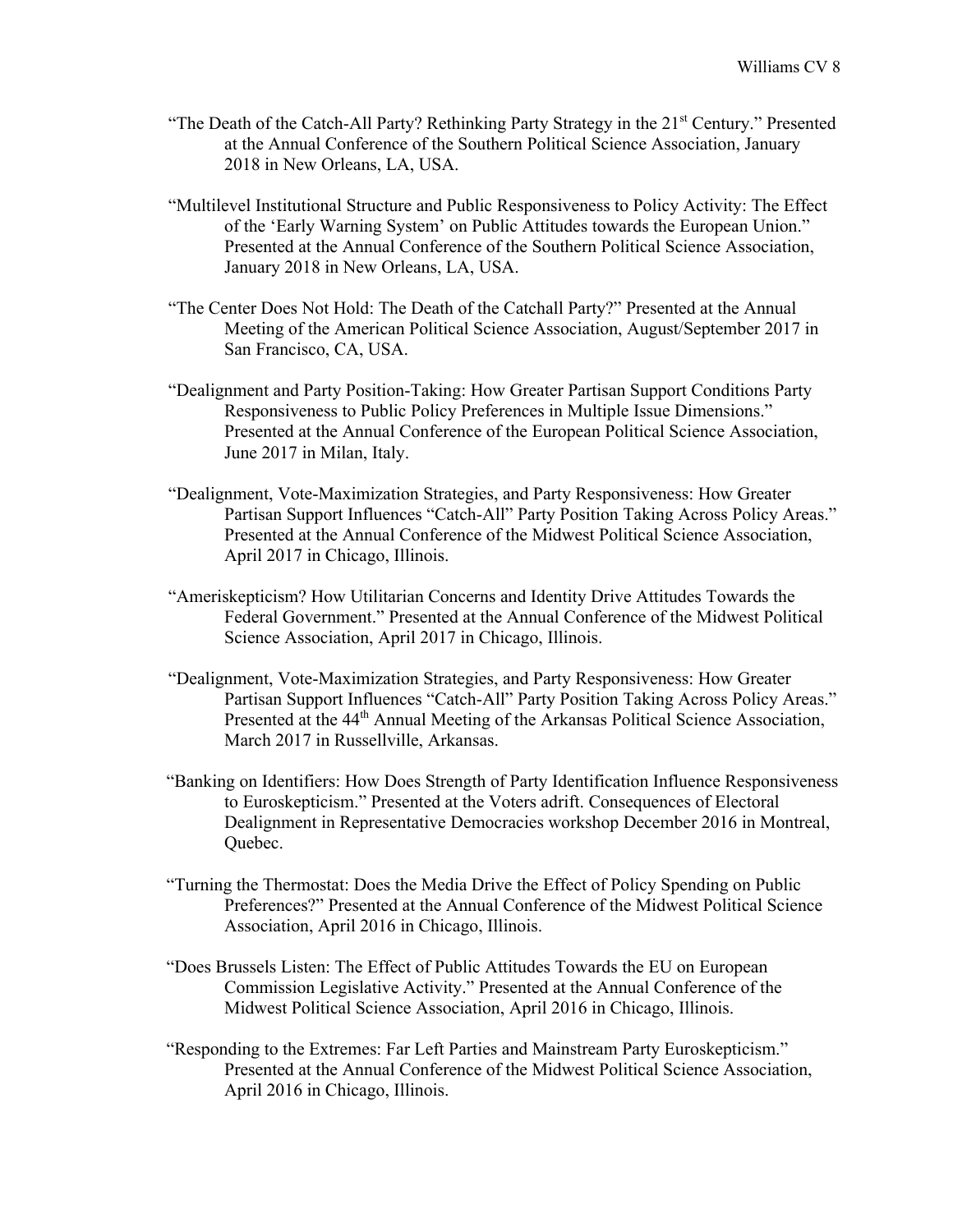- "Governmental Overthrow as Political Responsiveness: Public Attitudes Towards the Rule of Law and the Honduran Coup of 2009." Presented at the Annual Meeting of the Southern Political Science Association, January 2016 in San Juan, Puerto Rico.
- "Policy Output, Party Positions, and/or Media Coverage: A Test of Competing Mechanisms in the Thermostatic Theory of Representation." Presented at the Annual Meeting of the Southern Political Science Association, January 2016 in San Juan, Puerto Rico.
- "Party Position in the Eye of the Beholder: Voters' Understanding of Parties' Positions on European Integration." Presented at the Final Conference of the 2014 European Election Study, November 2015 in Mannheim, Germany.
- "Issuing Reasoned Opinions: The Determinants of the Usage of the Early Warning System." Presented at the 22nd International Conference of Europeanists, July 2015, Paris, France.
- "Reaching the Summit: Democratic Representation in the European Council." Presented at the Robert Schuman Centre for Advanced Studies Workshop "Beyond the Democratic Deficit: Political Representation and Differential Policy Responsiveness in the European Union" May 2015 at the European University Institute, Florence, Italy
- "Responding to Euroskepticism: The Effect of Negative Public Attitudes on Directive Transposition." Presented at the Robert Schuman Centre for Advanced Studies Workshop "Beyond the Democratic Deficit: Political Representation and Differential Policy Responsiveness in the European Union" May 2015 at the European University Institute, Florence, Italy
- "Issuing Reasoned Opinions: The Determinants of the Usage of the Early Warning System." Presented at the Annual Conference of the Midwest Political Science Association, April 2015 in Chicago, Illinois.
- "Responding to Euroskepticism: The Effect of Negative Public Attitudes on Directive Transposition." Presented at the Annual Conference of the Midwest Political Science Association, April 2015 in Chicago, Illinois.
- "Policy Position in the Eye of the Beholder: Voters' Understanding of Parties' Positions on European Integration." Presented at the Annual Meeting of the American Political Science Association, August 2014 in Washington, DC.
- "Differentiated Party Response: The Effect of Euroskeptic Public Opinion on Party Positions." Presented at the 4<sup>th</sup> Annual General Conference of the European Political Science Association, June 2014, in Edinburgh, Scotland.
- "Differentiated Party Response: The Effect of Euroskeptic Public Opinion on Party Positions." Presented at the 7<sup>th</sup> Pan-European Conference on the EU, Standing Group on the European Union of the European Consortium for Political Research, June 2014 in The Hague, Netherlands.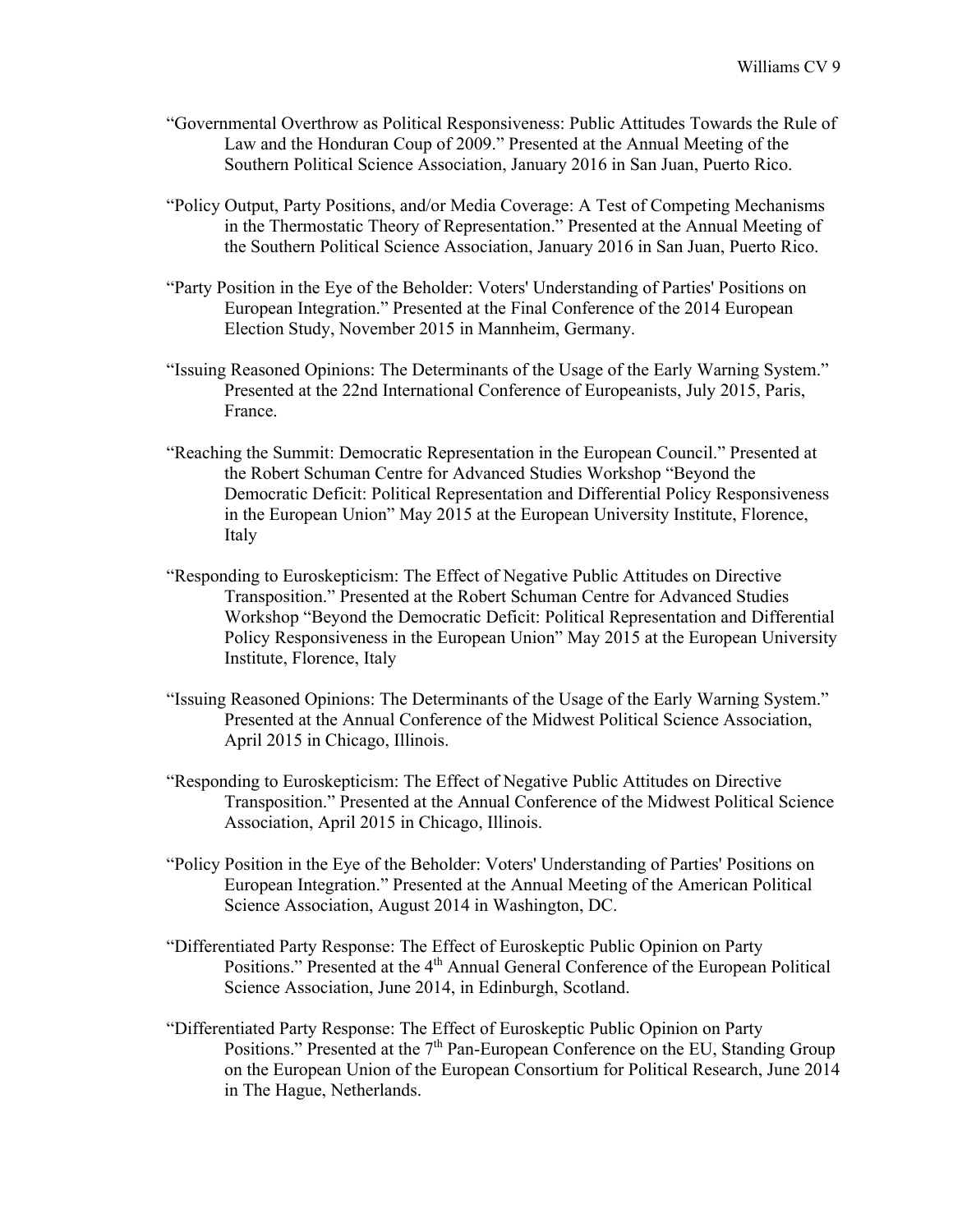- "Policy Position in the Eye of the Beholder: Voters' Understanding of Parties' Positions on European Integration." Presented at the  $7<sup>th</sup>$  Pan-European Conference on the EU, Standing Group on the European Union of the European Consortium for Political Research, June 2014 in The Hague, Netherlands.
- "The Divided Public: Dynamics and Heterogeneity of European Public Opinion." Presented at the Annual Conference of the Midwest Political Science Association, April 2014, in Chicago, Illinois.
- "Does Brussels Listen? A Test of the Thermostatic Theory of Representation in the European Commission." Presented at the Annual Conference of the Midwest Political Science Association, April 2014, in Chicago, Illinois.
- "Everyday Integration: Euroscepticism, Transposition, and Democratic Responsiveness in the EU." Presented at the Annual Congress of the Swiss Political Science Association, January 31 – February 1, 2013 in Zurich, Switzerland.
- "Does Euroscepticism Matter? The Effect of Public Opinion on Integration." Presented at the Annual Conference of the Midwest Political Science Association, April 2012 in Chicago, Illinois.
- "Does Euroscepticism Matter? The Effect of Public Opinion on Integration." Presented at the Annual Meeting of the Southern Political Science Association, January 2012 in New Orleans, Louisiana.
- "Does Euroscepticism Matter? The Effects of Euroscepticism Upon European Integration at the Member-State Level." Presented at the Annual General Conference of the European Political Science Association, June 2011 in Dublin, Ireland.
- "Does Euroscepticism Matter? The Effects of Euroscepticism Upon European Integration at the Member-State Level." Presented at the Political Studies Association Annual Conference, April 2011 in London, UK.
- "Culture and Convention: The Effect of Postmaterialist Values Upon Conventional Participation." Presented at the Annual Meeting of the International Studies Association, February 2010 in New Orleans, LA.
- "Culture Rift: Materialism, Postmaterialism and Support for the European Union." Presented at the Annual Meeting of the International Studies Association, February 2010 in New Orleans, LA.
- "Frequent Filers: Determinants of the Number of Amicus Briefs Filed Before the Supreme Court, 1953-2001." Presented at the Annual Meeting of the Law and Society Association, May 2009 in Denver, Colorado.
- "Reassessing the Role of Anxiety in Information Seeking: A Replication and Revision of the Theory of Affective Intelligence." Presented at the Annual meeting of the International Society of Political Psychology, July 2008 in Paris, France.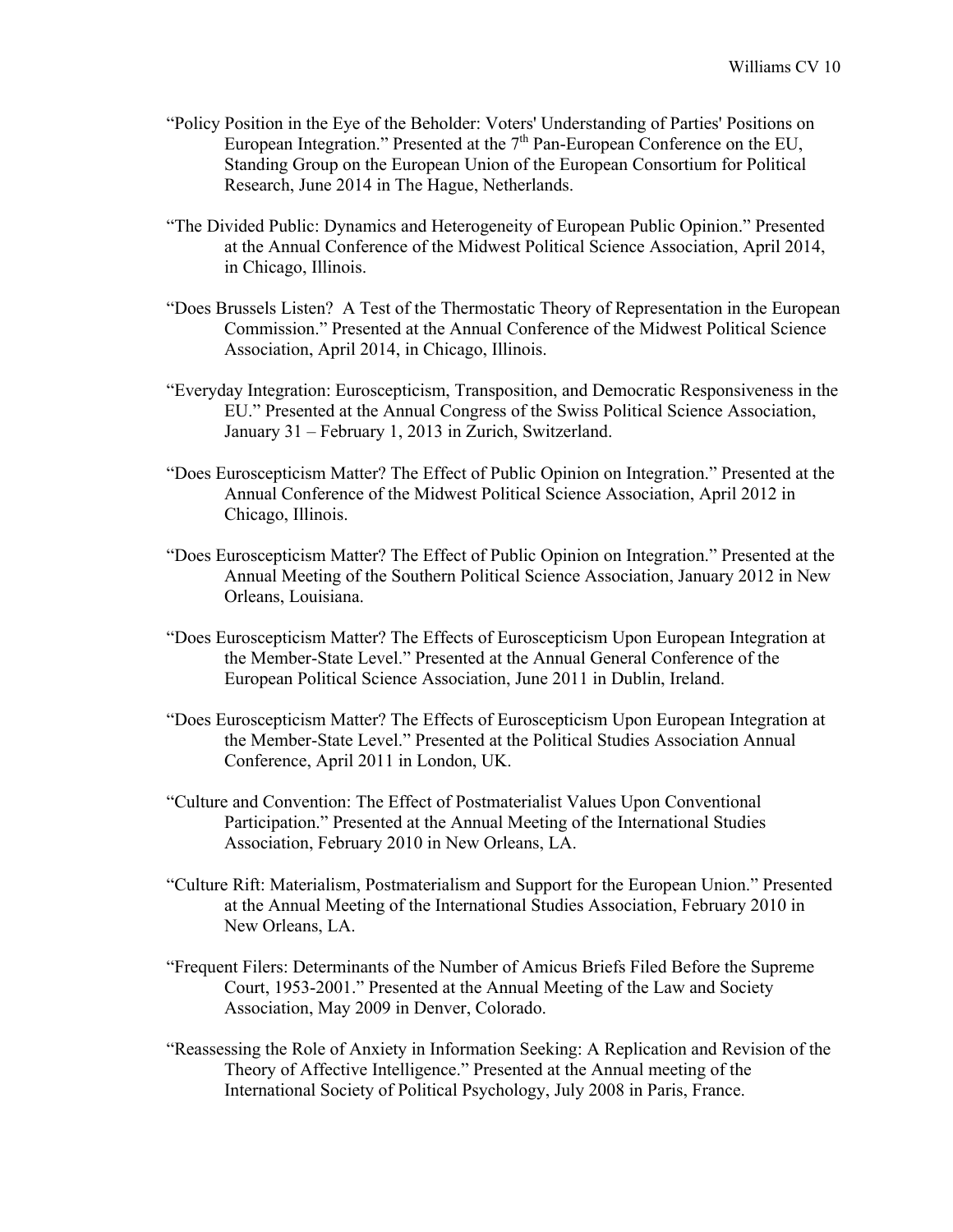"The American Anxiety Disorder: The Effects of Prolonged War on Presidential Approval Ratings." Presented at the Annual Meeting of the Southern Political Science Association, January 2008 in New Orleans, LA.

## **ADDITIONAL RESEARCH EXPERIENCE**

Research Assistant, University of North Texas, Spring 2011 for Regina Branton.

- Research Assistant, University of North Texas, Fall 2009, Spring 2010, Fall 2010, and Spring 2011 for Tony Carey.
- Research Assistant, University of North Texas, Fall 2007 and Spring 2008 for Lisa Solowiej.
- Research Assistant, University of North Texas, Spring 2007, Fall 2007, and Spring 2008 for Matthew Eshbaugh-Soha.

#### **STUDENT THESIS COMMITTEES**

- Honors Thesis Chair: Wynne James, "Assessing the Importance of Issue Salience in the 2020 US Election." (to be completed December 2021)
- Honors Thesis Chair: Ryan Bourgoin, "Technological Advancement in Military Capability: A Predictive Model for AI." (May 2021)
- Honors Thesis Committee Member: Avery McLean, "The Future of Agricultural Herbicide Regulation: The Biological Evaluation and International Response in Regard to Impending Glyphosate Regulation." (May 2021)
- Honors Thesis Committee Member: Brian Gregory, "Religiosity Among Southern Millennials." (May 2018)

#### **UNDERGRADUATE STUDENTS MENTORED FOR PHD PROGRAMS**

Leon Koçkaya: Texas A&M University, Department of Political Science

Solomon Ra'Phael Davis: Ohio State University, Department of Political Science

Julie O'Hara: University of Pittsburgh, Department of Political Science

## **UNIVERSITY CLASSES DEVELOPED AND TAUGHT**

Advanced Classes:

POLS 4401: French Politics (University of Arkansas at Little Rock, Fall 2020)

POLS 3301: Political Parties and Elections (University of Arkansas at Little Rock; Spring 2019; Spring 2021)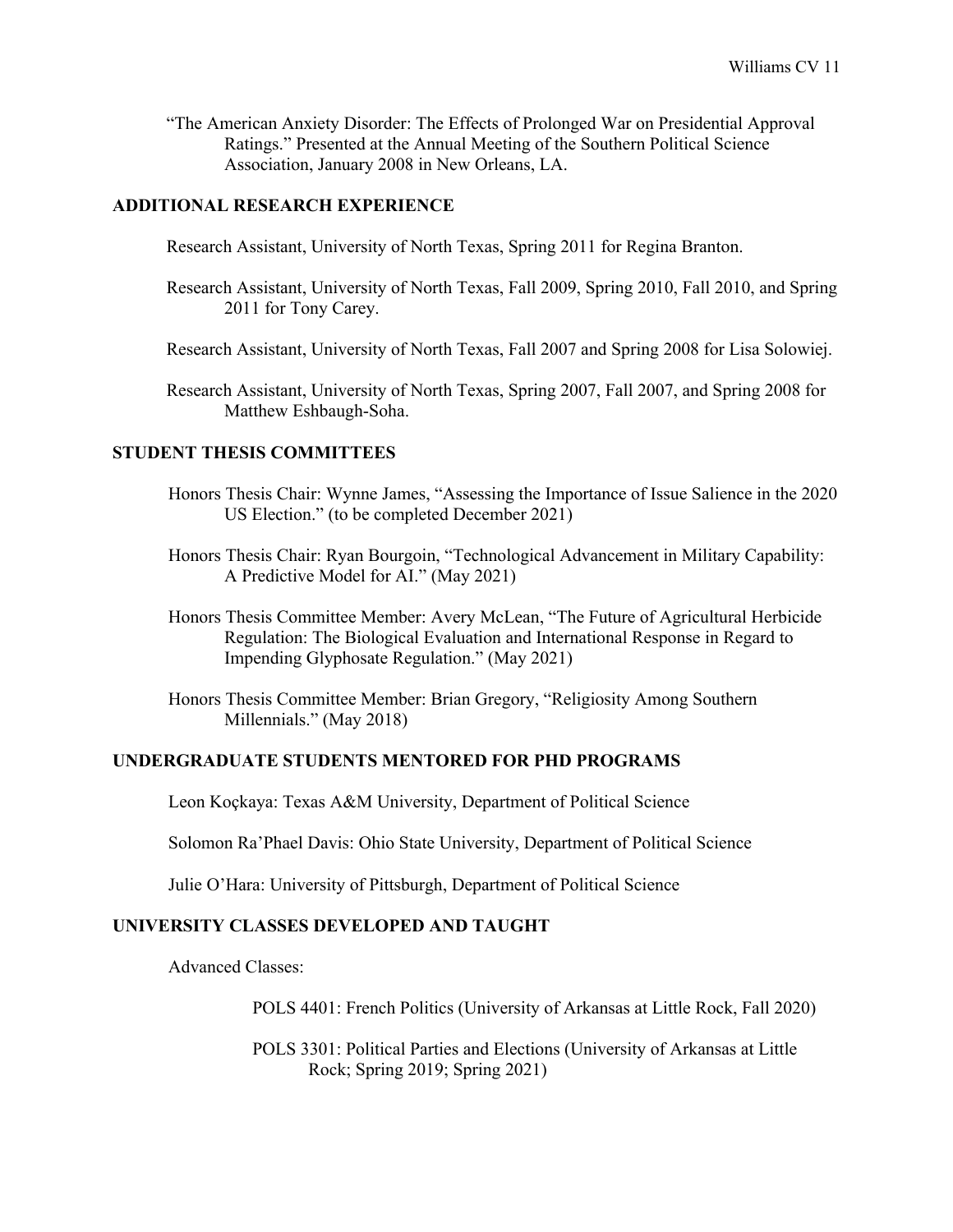- POLS 4360: Identity, Migration, and a Changing Europe (University of Arkansas at Little Rock; Summer Study Abroad Course 2018)
- POLS 3302: Methods of Political Inquiry (University of Arkansas at Little Rock; Fall 2017)
- POLS 3360: Comparative Politics Western (University of Arkansas at Little Rock; Spring 2017; Fall 2018 online)
- POLS 3365 European Union (University of Arkansas at Little Rock; Fall 2016; Summer 2017; Summer 2018; Fall 2019)
- EUS 2507 Quantitative Data Analysis I: Survey Research (Maastricht University; 2 sections in Winter 2013/2014)
- GOVT 4631 Comparative Politics: Western Europe (Texas Woman's University; Spring 2013)
- PSCI 3600 Introduction to Comparative Politics (University of North Texas; Fall 2012)
- PSCI 3700 Comparative Politics of Western Europe and the EU (University of North Texas; Summer 2012)

University of Arkansas at Little Rock Introductory Classes:

POLS 1310 American National Government (11 sections; Fall 2016 – Fall 2019)

University of North Texas/Texas Woman's University Introductory Classes:

- GOVT 2023 Introduction to Texas Government (online; Summer 2013)
- GOVT 2023 Introduction to Texas Government (2 sections; Fall 2012; Spring 2013)
- PSCI 1050 American Government: Processes and Policies (5 sections; Fall & Spring 2009; Fall & Spring of 2013)
- GOVT 2013 Introduction to United States Government (Fall 2012)
- PSCI 1040 American Government: Laws and Institutions (Fall 2008, became instructor after Dr. Lisa Solowiej left for personal reasons)

University of North Texas Guest Lecturer & Teaching Assistant Classes:

PSCI 2300 The Study of Politics: Research Methodology (2 sections; Spring & Fall 2010)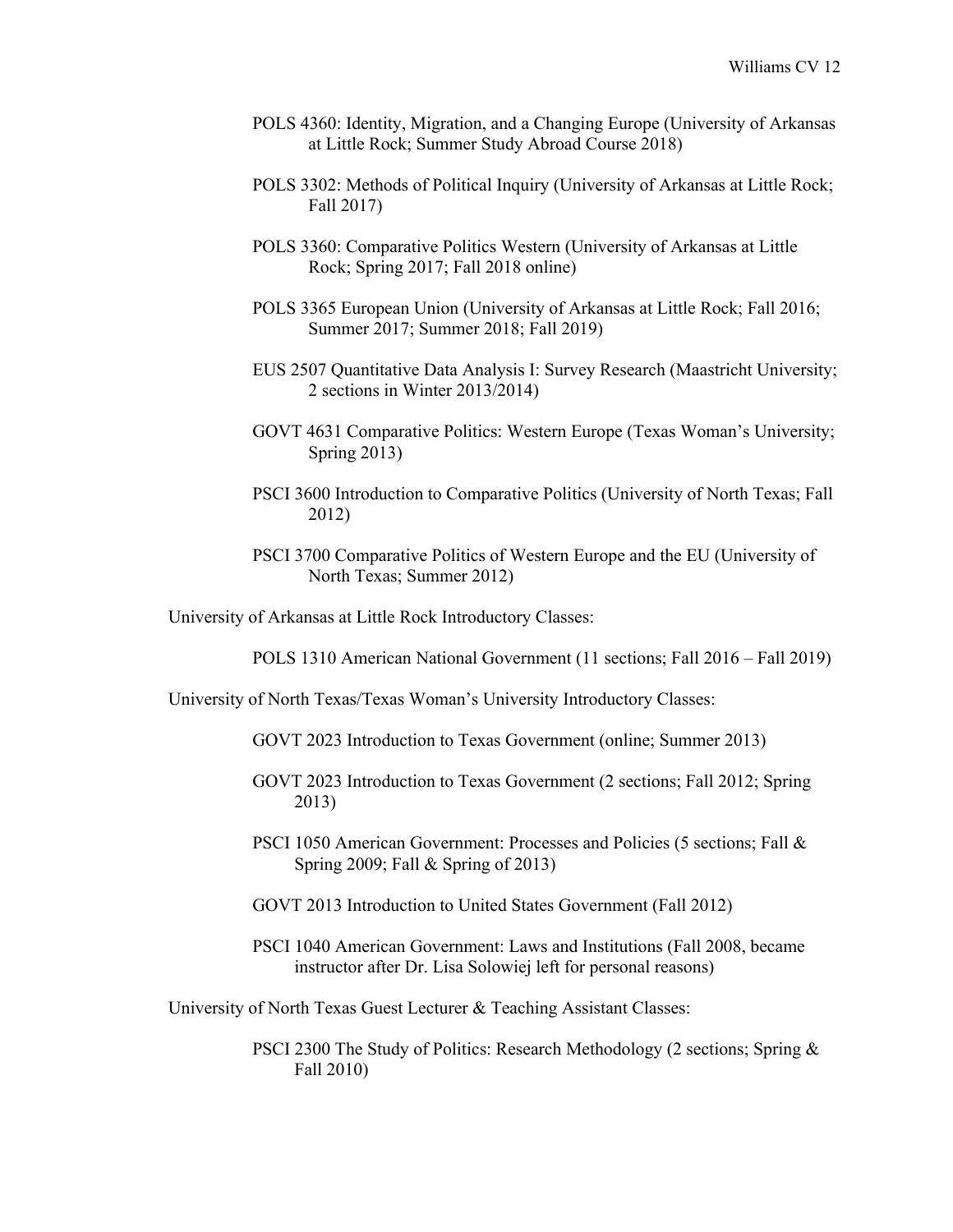#### **PROFESSIONAL AND ADMINISTRATIVE SERVICE**

Editor, *Journal of Elections, Public Opinion and Parties,* 2021-present

- Member, Athletics Committee, University of Arkansas at Little Rock, 2020-present
- Section Head (Political Behavior), 2021 Annual Meeting of the Southern Political Science Association, January 2020-January 2021
- Member, Awards Committee, College of Social Sciences and Communication, University of Arkansas at Little Rock, 2019-2020
- Member, School of Public Affairs Director Search Committee, School of Public Affairs, University of Arkansas at Little Rock, Fall 2017- Spring 2018
- Member, Student Research and Creative Works Committee, University of Arkansas at Little Rock, 2017-2019
- Member, Academic Assessment Committee, College of Social Sciences and Communications, University of Arkansas at Little Rock, 2017-2019
- Member, Assistant Professor in Public Administration Search Committee, School of Public Affairs, University of Arkansas at Little Rock, Fall 2017
- Participate, "Roundtable: Discussion on World Issues," hosted by the Young People's Civic Action Committee at the University of Arkansas at Little Rock, 24 October 2017.
- Participant, "Roundtable: Untenured Academics During the Trump Administration," at the 75th Annual Conference of the Midwest Political Science Association, April 2017 in Chicago, IL.
- Co-Organizer, Robert Schuman Centre for Advanced Studies Workshop, "Beyond the Democratic Deficit: Policy Representation and Differential Responsiveness in the EU," May 2015
- Post-Doctoral Representative, European University Institute Academic Council, European University Institute, 2014-2015
- Graduate Student Representative, Political Economy Hiring Committee, Department of Political Science, University of North Texas, Fall 2011

Media Appearances: *KATV (ABC affiliate television – Little Rock, AR); KTHV (CBS affiliate television – Little Rock, AR); KLRT (Fox affiliate television – Little Rock, AR); KARK (NBC affiliate television – Little Rock, AR); KUAR (NPR affiliate radio – Little Rock, AR); Arkansas Democrat-Gazette (newspaper/print – Little Rock, AR); Fox News Channel*

Reviewer: *American Political Science Review; Journal of Politics; European Journal of Political Research; Political Behavior; Public Opinion Quarterly; Political Research Quarterly; European Union Politics; Journal of Public Policy; Journal of Common Market*